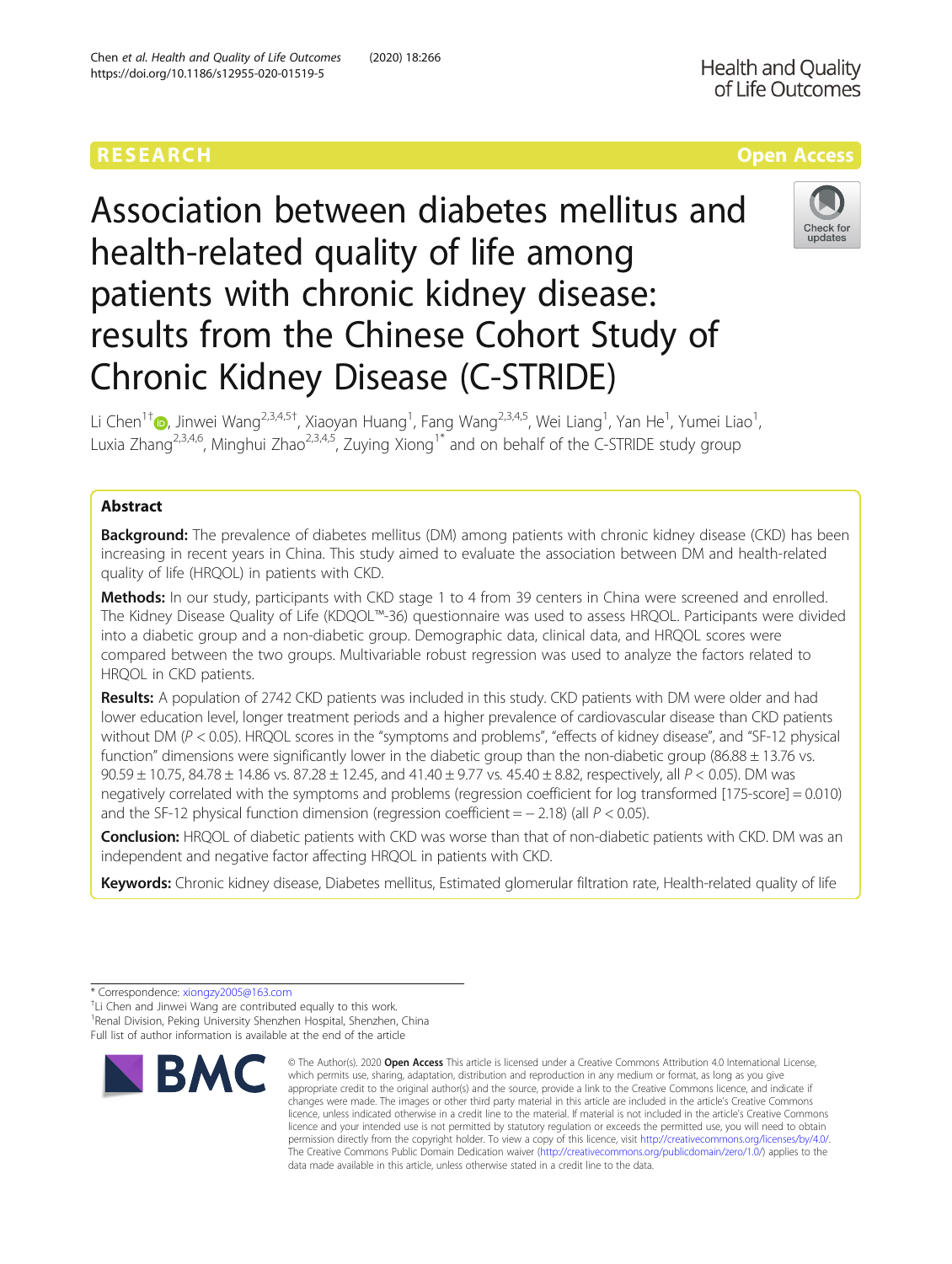### Background

Chronic kidney disease (CKD) has become an important public health problem worldwide  $[1-4]$  $[1-4]$  $[1-4]$  $[1-4]$  $[1-4]$ . The first crosssectional epidemiological survey of CKD in China showed that the prevalence of CKD in adults is 10.8% [[5\]](#page-6-0). With the development of the national economy, the etiology spectrum of CKD is also changing in China. Diabetes mellitus (DM) has gradually replaced chronic glomerulonephritis as the main cause of renal function decline. In both 2010 and 2015, the proportion of urban CKD inpatients with DM exceeded that of urban CKD inpatients with glomerulonephritis [[6\]](#page-6-0). In the Joint Asia Diabetes Evaluation (JADE) program, approximately 20% of the diabetics in China are diagnosed before the age of 40 years [\[7](#page-6-0)]. This means that more people will develop kidney damage during their lifetime. CKD and DM are both progressive diseases, with high morbidity, disability, and costs and a long survival period. A study of the Chinese Cohort Study of Chronic Kidney Disease (C-STRIDE) found that, compared with patients without DM, patients with DM have a higher prevalence of complications, such as hypertension, hyperlipidemia, anemia, hypoalbuminemia, and vascular disease [\[8](#page-6-0)].

Health-related quality of life (HRQOL) is one of the major goals of modern medicine, which is appropriate for CKD and DM patients receiving long-term treatment and care for their progressive and complex conditions. Assessing HRQOL and related factors in patients with CKD and DM is important to guide the educational direction of health and appropriate individualized care. Although DM has become the main cause of CKD, the HRQOL of Chinese patients with both CKD and DM is still unknown. Our study was designed to describe HRQOL in patients with CKD and DM and to analyze the association between DM and HRQOL in patients with CKD in stages 1 to 4 from C-STRIDE. Early identification and intervention of glucose metabolism problems in patients with CKD by clinicians will contribute to their high quality of life.

### Methods

### Study population

The C-STRIDE study enrolled participants with CKD in stages 1 to 4 between November 2011 and June 2017; this study was carried out in 39 clinical centers located in 28 provinces in China. The specific design has been published in a previous paper [\[9](#page-6-0)]. The C-STRIDE study is an ongoing prospective cohort enrolling patients with CKD in stages 1 to 4. In the current study, we used the data of 3541 participants, who were enrolled by June 2016. A total of 2742 of the C-STRIDE participants had completed the questionnaires, and their relevant records were preserved. Those with missing values for fasting plasma glucose (FPG)  $(n = 514)$  or the Kidney Disease Quality of Life (KDQOLTM-36) questionnaire  $(n = 326)$ were excluded from the analysis. In our study, the participants were divided into a diabetic group and a non-diabetic group. Demographic data, specific clinical data, and associated HRQOL scores were compared between the two groups. In the stratified analysis, the participants were divided into two groups according to their eGFR: CKD stage 1 to 2, with eGFR≥60 ml/min/  $1.73 \text{ m}^2$ , and CKD stage 3 to 4, with an eGFR range of 15-59 ml/min/1.73m<sup>2</sup> .

Height, weight, waist circumference, and hip circumference were measured in all patients. Specific biochemical markers were evaluated, such as serum creatinine (SCr), blood urea nitrogen (BUN), ACR, and FPG, as baseline data. In addition to the KDQOL™-36 scale, the questionnaire also contained general information, annual income, health-care costs, lifestyle, chronic comorbidities, complications, and medications, etc. Data collection was performed by trained staffs.

### **Definitions**

CKD was defined as either kidney damage or a decreased eGFR of less than 60 ml/min/1.73 m<sup>2</sup> for at least 3 months. CKD was divided into 5 stages according to the KDIGO criteria [\[10](#page-7-0)]. The eGFR level was calculated by the modified GFR estimating equation in China if SCr was measured by Jaffe's kinetic method [[11\]](#page-7-0) or by the CKD-EPI creatinine equation if SCr was measured by the Roche enzymatic method  $[12]$ . The diagnosis of DM followed the criteria established by the American Diabetes Association [\[13\]](#page-7-0), alternatively, it was defined by a history of diabetes and/or the reported use of antidiabetic agents. Diabetic kidney disease (DKD) is a type of kidney disease caused by diabetes. Other causes of CKD are hypertension, metabolic disorders, interstitial nephritis and primary glomerulonephritis, etc. Patients with DKD were identified according to the following criteria: 15 (ml/min/1.73 m<sup>2</sup>)  $\le$  estimated glomerular filtration rate (eGFR) <60 (ml/min/1.73 m<sup>2</sup>) or eGFR≥60 (ml/ min/1.73 m<sup>2</sup>) with 24-h urinary protein 
gas 3.5 g, urinary albumin/creatinine ratio (ACR)  $\geq$  2000 (mg/g), or corresponding values on the urine dipstick or urinary protein creatinine ratio (PCR) [\[9](#page-6-0)]. Glomerulonephritis patients were those with an eGFR  $\geq$ 15 (ml/min/1.73 m<sup>2</sup>), and the inclusion criteria for patients with other causes of CKD were set as  $15 \text{ (ml/min/1.73 m}^2) \le \text{eGFR} < 60 \text{ (ml/min/1.73 m}^2)$  $1.73 \text{ m}^2$ ); patients with non-glomerulonephritis were identified according to the following criteria: 15 (ml/  $\min/1.73 \,\mathrm{m}^2$ )  $\leq$  eGFR $<$  60 (ml/min/1.73 m<sup>2</sup>) or eGFR $\geq$ 60  $(ml/min/1.73 m<sup>2</sup>)$  [\[9](#page-6-0)]. Smoking patients included current and former smokers. Education level was divided into a high school or above group and a below high school group. Economic burden was defined as the percentage of total household income spent on treatment, and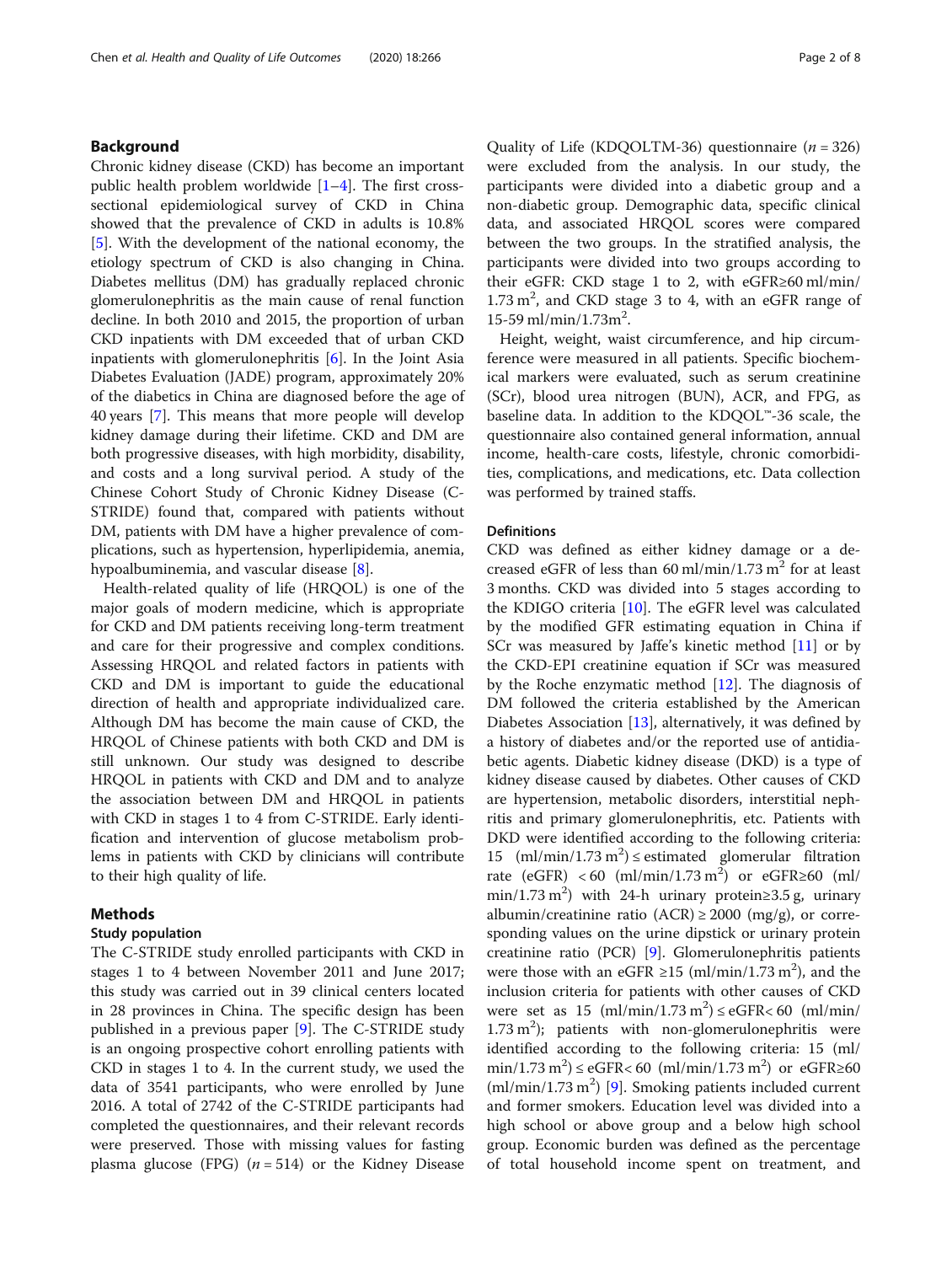heavy economic burden was defined as the cost of treatment accounting for more than 70% of total household income. Body weight was collected and categorized according to the Chinese body mass index (BMI) classification criteria published in 2003: underweight < 18.5 kg/  $\text{m}^2$ , normal weight 18.5–23.9 kg/m<sup>2</sup>, overweight 24.0– 27.9 kg/m<sup>2</sup>, or obese  $\geq$ 28 kg/m<sup>2</sup>. ACR was calculated by spot urine albumin and creatinine. FPG was defined as non-caloric food intake for at least 8 h. Cardiovascular disease (CVD) was defined as the history of myocardial infarction, congestive heart failure, or arrhythmia events (recovery from cardiac arrest and ventricular fibrillation, ventricular tachycardia, atrial fibrillation or flutter and atrioventricular block).

### Quality of life assessment

The Chinese version of the KDQOL™-36 questionnaire was used to assess HRQOL in CKD patients; this was proven to be a simple, effective, and credible instrument [[14](#page-7-0)–[16](#page-7-0)]. The Center for Medicare Services in the United States mandated the KDQOL-36 questionnaire as a routine instrument to assess HRQOL in dialysis patients. The scale includes 5 dimensions: symptoms and problems (S), effects of kidney disease (E), burden of kidney disease (B), SF-12 physical function (PCS), and SF-12 mental function (MCS). PCS is a versatile tool to assess HRQOL in patients and in the healthy population [\[17](#page-7-0)]. The original scores were linearly converted to a range of 0–100. A high score represents better HRQOL. A KDQOLTM-36 questionnaire was self-reported by the participant after verbal guidance from the trained study staffs.

### Statistical analysis

Data analysis was performed by investigators who had not participated in the screening. All statistical analyses were performed using Statistical Analysis System (version 9.4, SAS Institute, Cary, NC). Continuous data are presented as the mean ± standard deviation (SD) or median (interquartile range, IQR). The  $t$ -test was used for the continuous variables conforming to the Gaussian distribution, while the Mann-Whitney U test was used for the continuous variables conforming to a skewed distribution. Normality for the distribution of each variable was tested by calculating skewness and kurtosis. The absolute value of either parameter greater than 3 was considered as the indication for a skewed distribution. The variables in skewed distribution, such as ACR, were under a logarithmic transformation before being used in the linear regression model. Categorical variables were presented as proportions and examined by the chisquare test. Univariate linear analysis was used to reveal the relationship between different variables and the dimensions of HRQOL. The homoscedasticity for each variable was tested by using the White test. If evidence of heteroscedasticity was detected, robust regression with the estimation method of M would be used. Multivariable regression analysis was performed to identify factors associated with HRQOL. Covariates in the multivariable regression were selected from those with statistical significance in the univariate analysis. However, FPG was not included in the multivariable regression, because the variable was a component to define DM and may introduce high collinearity in the model. Covariates included in the multivariable regression models were age, sex (male vs. female), education (≥high school vs. < high school), treatment period  $(\geq 1$  year vs. < 1 year), economic burden ( $\geq 70\%$  vs. < 70%), smoking (yes vs. no), BMI, ACR (log transformed), DM (yes vs. no), and CVD (yes vs. no). Collinearity was tested by calculating variance inflation factors. Similarly, given some independent variables violating homoscedasticity, robust regression was employed in the multivariable analysis. Finally, we examined the association between diabetes and HRQOL stratified by CKD stages. A  $P$  value < 0.05 (2-sided) was considered statistically significant. Missing values were filled with mean/median values for continuous variables and classified as a separate category for categorical variables before including the variables in the multivariable regression analysis. Sensitivity analysis was conducted by including the patients with complete data.

## **Results**

### Characteristics of the population

Altogether, 2742 CKD patients were included in the current analysis, with a mean age of  $48.80 \pm 13.66$  and a mean eGFR of  $54.88 \pm 30.55 \text{ ml/min} / 1.73 \text{ m}^2$ ;  $59.59\%$ were males, 40.41% were females, and 22.2% had DM. The mean scores or median scores of the 5 HRQOL dimensions were as follows: symptoms and problems = 89.76  $\pm$  11.59, effects of kidney disease = 86.72  $\pm$  13.07, burden of kidney disease =  $51.30 \pm 28.20$ , SF-12 physical function =  $44.50 \pm 9.19$ , and SF-12 mental function =  $50.53 \pm 9.07$ . Demographic and laboratory data of the diabetic and non-diabetic groups are presented in Table [1.](#page-3-0) The 799 patients excluded from the analysis were on average 2 years older, and had lower levels of ACR, eGFR and proportion of CVD, compared with those included in the analysis (Supplementary Table [1](#page-6-0)). The mean age of the diabetic patients was  $57.0 \pm 10.8$ years, and 62.95% were male. Compared to the nondiabetic group, the diabetic population was older and had lower education, longer treatment period, more smoking, greater BMI, more albuminuria and lower eGFR values. More people had CVD in the diabetic group compared to the non-diabetic group. There was no significant difference in economic burden between the two groups.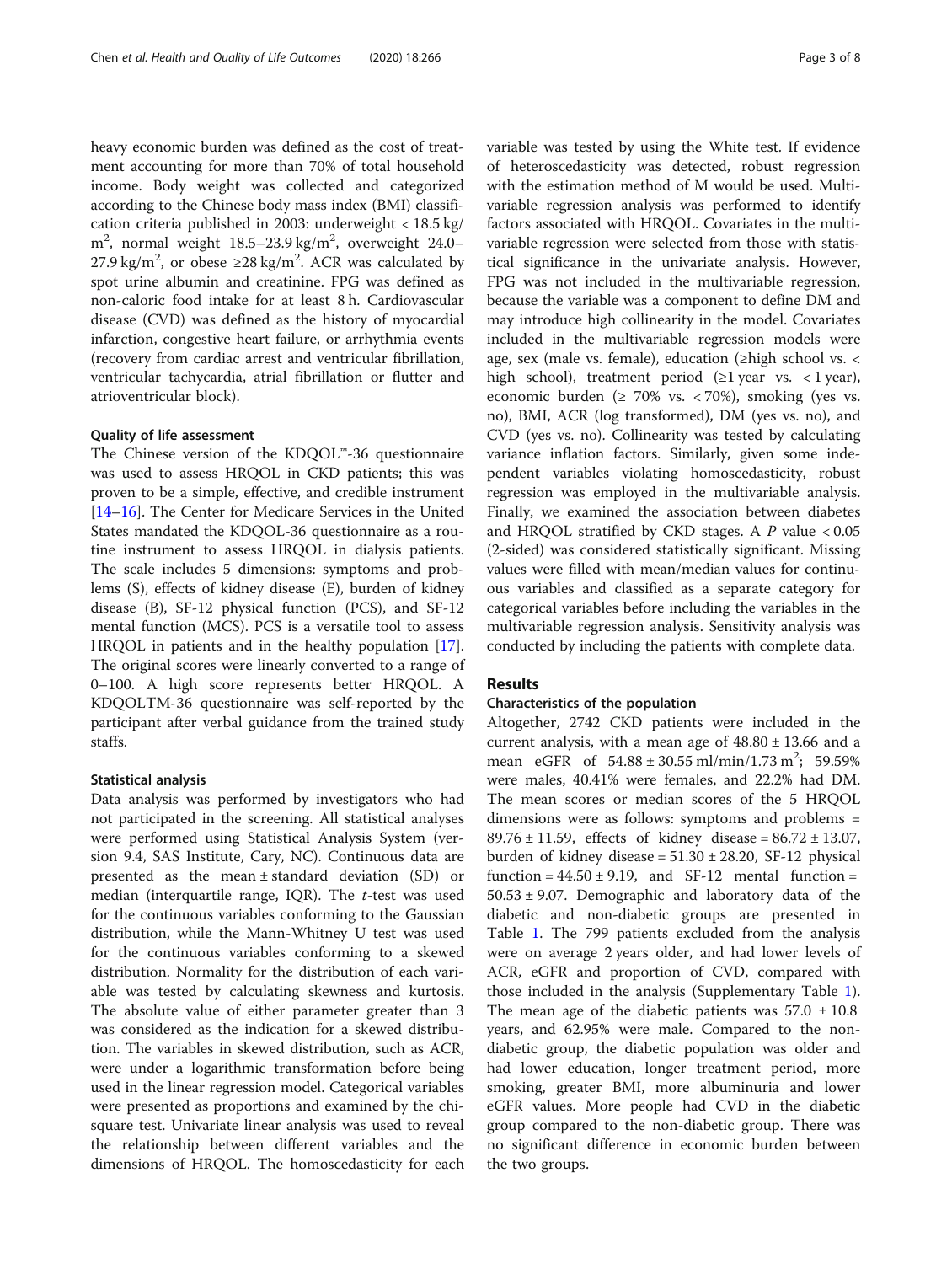| Variable                                       | Category             | Total                 | Diabetics              | Non-diabetics         | $P$ -value              |
|------------------------------------------------|----------------------|-----------------------|------------------------|-----------------------|-------------------------|
|                                                |                      | $(n = 2742)$          | $(n = 610)$            | $(n = 2132)$          |                         |
| Age (year) *                                   |                      | $48.80 \pm 13.66$     | $56.86 \pm 10.82$      | $46.55 \pm 13.49$     | $< 0.001$ <sup>**</sup> |
| Sex $\frac{5}{3}$                              | Male                 | 1634 (59.59%)         | 384 (62.95%)           | 1250 (58.63%)         | 0.055                   |
|                                                | Female               | 1108 (40.41%)         | 226 (37.05%)           | 882 (41.37%)          |                         |
| Marriage <sup>\$</sup>                         | Married              | 2350 (89.05%)         | 538 (92.44%)           | 1812 (88.09%)         | $0.003$ **              |
|                                                | Unmarried            | 289 (10.95%)          | 44 (7.56%)             | 245 (11.91%)          |                         |
| Race <sup>\$</sup>                             | Ethnic Han           | 2526 (92.53%)         | 565 (92.93%)           | 1961 (92.41%)         | 0.67                    |
|                                                | Others               | 204 (7.47%)           | 43 (7.07%)             | 161 (7.59%)           |                         |
| Education <sup>\$</sup>                        | high school or above | 832 (30.62%)          | 132 (21.93%)           | 700 (33.10%)          | $< 0.001$ **            |
|                                                | below high school    | 1885 (69.38%)         | 470 (78.07%)           | 1415 (66.90%)         |                         |
| Treatment period <sup>\$</sup>                 | $\geq$ 1 year        | 1434 (57.45%)         | 356 (64.03%)           | 1078 (55.57%)         | $< 0.001$ <sup>**</sup> |
|                                                | <1 year              | 1062 (42.55%)         | 200 (35.97%)           | 862 (44.43%)          |                         |
| Smoking history <sup>5</sup>                   | Smoked               | 1021 (37.00%)         | 276 (46.15%)           | 745 (35.73%)          | $< 0.001$ **            |
|                                                | Never smoked         | 1662 (63.00%)         | 322 (53.85%)           | 1340 (64.27%)         |                         |
| Economic burden <sup>\$</sup>                  | ≥70%                 | 551 (21.53%)          | 127 (22.48%)           | 424 (21.26%)          | 0.535                   |
|                                                | <70%                 | 2008 (78.47%)         | 438 (77.52%)           | 1570 (78.74%)         |                         |
| BMI ( $\text{kg/m}^2$ ) *                      |                      | $24.58 \pm 3.54$      | $25.52 \pm 3.42$       | $24.31 \pm 3.53$      | $< 0.001$ **            |
| ACR (mg/g) $#$                                 |                      | 342.25 (74.16-901.58) | 483.93 (94.87-1350.77) | 312.41 (71.65-798.31) | $< 0.001$ <sup>**</sup> |
| FPG (mmol/L) #                                 |                      | 4.96 (4.46-5.66)      | $6.72$ $(5.34 - 8.10)$ | 4.81 (4.38-5.26)      | $< 0.001$ **            |
| eGFR (ml/min/1.73m <sup>2</sup> ) <sup>*</sup> |                      | $54.88 \pm 30.55$     | $45.50 \pm 23.92$      | $57.56 \pm 31.69$     | $< 0.001$ <sup>**</sup> |
| $CVD$ $\frac{5}{5}$                            | Yes                  | 343 (12.67%)          | 133 (21.88%)           | 210 (10.00%)          | $< 0.001$ **            |
|                                                | No                   | 2366 (87.33%)         | 475 (78.13%)           | 1891 (90.00%)         |                         |
| Symptoms and problems $(S)$ <sup>#</sup>       |                      | $89.76 \pm 11.59$     | $86.88 \pm 13.76$      | $90.59 \pm 10.75$     | $< 0.001$ <sup>**</sup> |
| Effects of kidney disease (E) *                |                      | $86.72 \pm 13.07$     | $84.78 \pm 14.86$      | $87.28 \pm 12.45$     | $<0.001^{**}$           |
| Burden of kidney disease (B) *                 |                      | $51.30 \pm 28.20$     | $49.85 \pm 27.41$      | $51.72 \pm 28.41$     | 0.148                   |
| SF-12 Physical Function (PCS)*                 |                      | $44.50 \pm 9.19$      | $41.40 \pm 9.77$       | $45.39 \pm 8.82$      | $< 0.001$ <sup>**</sup> |
| SF-12 Mental Function (MCS)*                   |                      | $50.53 \pm 9.07$      | $50.15 \pm 9.82$       | $50.64 \pm 8.85$      | 0.263                   |

<span id="page-3-0"></span>Table 1 Comparison of general characteristics and clinic parameters of diabetic and non-diabetic groups in Chinese CKD patients

Abbreviations: BMI Body-mass index, FPG Fasting plasma glucose, eGFR Estimated glomerular filtration rate, ACR Albumin/creatinine ratio, CVD Cardiovascular disease

Number of missing: Age: 0; Sex: 0; Marriage: 103; Race: 12; Education: 25; Treatment period: 246; Smoking: 59; Economical burden: 183; BMI: 349; ACR: 370; FPG: 0; eGFR: 0; Cardiovascular disease: 33

Note 1: \* The variables are numerical and statistics are Mean (Standard deviation), P-value calculated based on t test

Note 2: # The variables are numerical and statistics are Median (Interquartile range), P-value calculated based on Wilcoxon test

Note 3:  $5$  The variables are categorical and statistics are Frequency (Percentage), P-value calculated based on Chi-square test

Note 4: The denominator of percentage is number of the variable without missing values

Note 5: \*\* Statistically significant at 0.05

### Quality of life

The scores in the "symptoms and problems", "effects of kidney disease" and "SF-12 physical function" dimensions were statistically lower in the diabetic group than in the non-diabetic group  $(86.88 \pm 13.76 \text{ vs. } 90.59 \pm$ 10.75, 84.78 ± 14.86 vs. 87.28 ± 12.45, and 41.40 ± 9.77 vs.  $45.40 \pm 8.82$ , respectively,  $P < 0.05$ ). The other dimensions were not significantly different between the two groups, but the score in the diabetic group was lower than that in the non-diabetic group (Table 1). In the White tests, the standard errors of sex, economic burden, eGFR, CVD, logarithm transformed ACR and DM

showed evidence of heteroscedasticity in the analysis for every dimension of HRQOL (P values< 0.05). According to univariate analysis, DM was associated with all five HRQOL dimensions ( $P < 0.05$ ). Other factors were related to the 3 dimensions. Older age, lower education, longer treatment period, lower eGFR, history of CVD, higher levels of FPG and ACR were associated with lower scores. Multivariable regression analysis revealed that DM was negatively related to dimension S and PCS (regression coefficient: 0.010 for ln [175-score of S] and − 2.18 for PCS, P < 0.05), although the absolute value of the regression coefficient decreased after adjusting for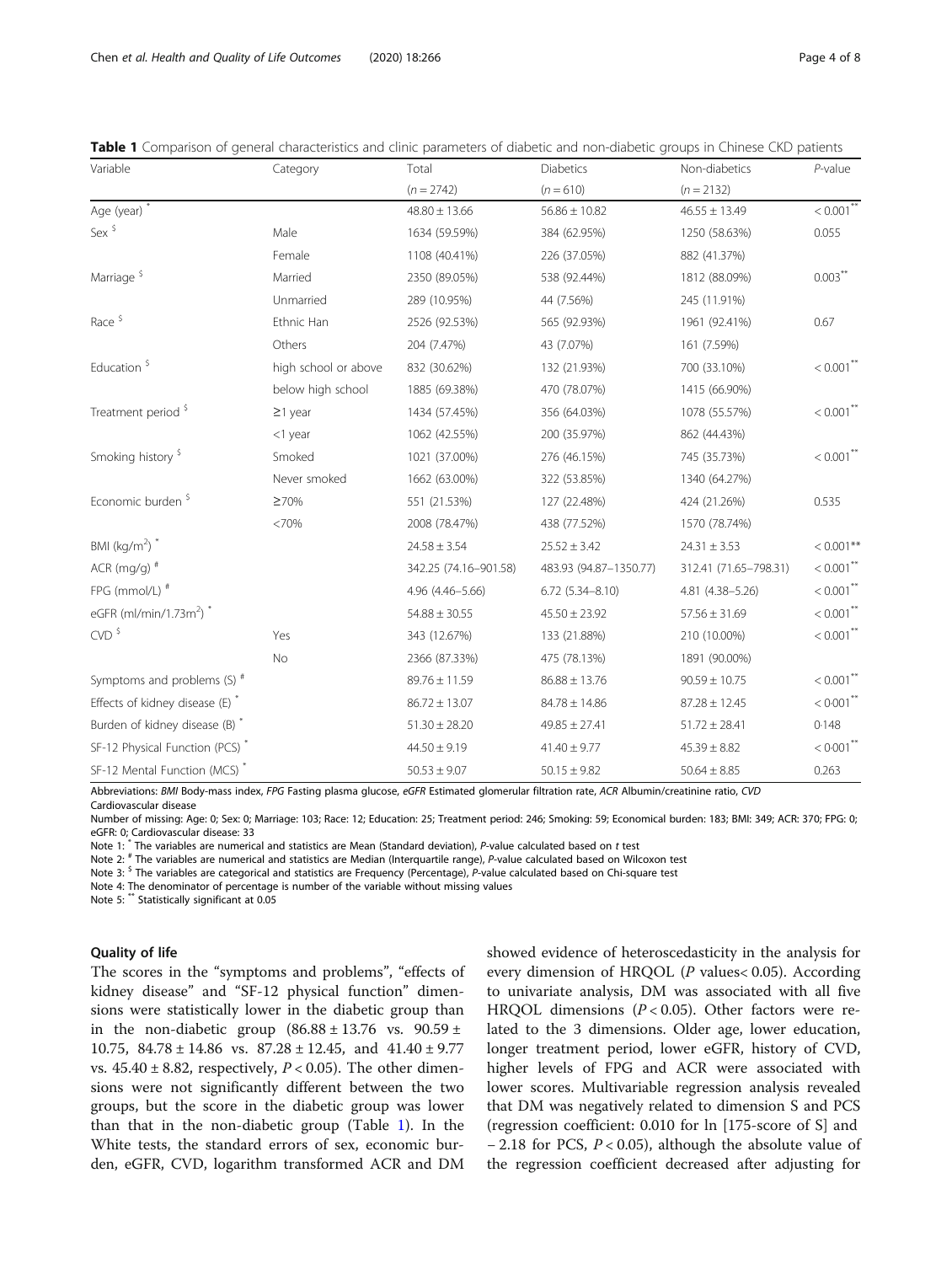| Regression<br>coefficient           | Log transformed<br>symptoms and<br>problems (S)" |                                          | Effects of kidney<br>disease (E) |                              | Burden of kidney<br>disease (B) |                                          | SF-12 Physical<br>Function (PCS) |                                          | SF-12 Mental<br>Function (MCS) |                                                     |
|-------------------------------------|--------------------------------------------------|------------------------------------------|----------------------------------|------------------------------|---------------------------------|------------------------------------------|----------------------------------|------------------------------------------|--------------------------------|-----------------------------------------------------|
|                                     | univariate<br>regression                         | multivariable<br>regression <sup>a</sup> | univariate<br>regression         | multivariable<br>regressionb | univariate<br>regression        | multivariable<br>regression <sup>c</sup> | univariate<br>regression         | multivariable<br>regression <sup>d</sup> | univariate                     | multivariable<br>regression regression <sup>e</sup> |
| Age (year)                          | $0.0018^*$                                       | $0.0008^*$                               | $-0.071$ <sup>*</sup>            | $-0.027$                     | 0.042                           |                                          | $-0.15$ <sup>*</sup>             | $-0.084$ <sup>*</sup>                    | $-0.0023$                      |                                                     |
| Sex                                 | $-0.024$ <sup>*</sup>                            | $-0.022$ <sup>*</sup>                    | $1.06*$                          | 0.86                         | $5.54*$                         | $4.08^*$                                 | $1.55*$                          | $1.46*$                                  | $0.81$ <sup>*</sup>            | 0.64                                                |
| Marriage                            | 0.0084                                           |                                          | 0.44                             |                              | 1.52                            |                                          | 0.39                             |                                          | $-0.29$                        |                                                     |
| Race                                | $-0.0011$                                        |                                          | $-0.96$                          |                              | 2.90                            |                                          | $-0.72$                          |                                          | 1.10                           |                                                     |
| Education                           | $-0.032$ <sup>*</sup>                            | $-0.010^*$                               | $1.13*$                          | $-0.60$                      | $6.20*$                         | 2.32                                     | $2.12^*$                         | 0.50                                     | $0.83*$                        | 0.10                                                |
| Treatment<br>period                 | $0.029$ <sup>*</sup>                             | $0.015$ <sup>*</sup>                     | $-1.56$ <sup>*</sup>             | $-0.70$                      | $-2.36$ *                       | $-1.05$                                  | $-1.76$ <sup>*</sup>             | $-0.80^{*}$                              | $-0.14$                        |                                                     |
| Smoking                             | $-0.0021$                                        |                                          | $-0.033$                         |                              | $2.33*$                         | 0.49                                     | $-0.13$                          |                                          | 0.22                           |                                                     |
| Economic<br>burden                  | 0.045                                            | $0.036*$                                 | $-4.75$ <sup>*</sup>             | $-4.67$ <sup>*</sup>         | $-21.39$ <sup>*</sup>           | $-19.08$ <sup>*</sup>                    | $-4.48$ <sup>*</sup>             | $-3.88$ <sup>*</sup>                     | $-3.12$ <sup>*</sup>           | $-2.68$ <sup>*</sup>                                |
| BMI ( $kg/m2$ )                     | $-0.00073$                                       |                                          | $0.19*$                          | $0.20^*$                     | $0.52^*$                        | 0.39                                     | 0.064                            |                                          | $0.17^*$                       | $0.15*$                                             |
| FPG (mmol/L)                        | $0.0089$ <sup>*</sup>                            |                                          | $-0.66$                          |                              | $-0.93$ <sup>*</sup>            |                                          | $-0.78$ <sup>*</sup>             |                                          | $-0.059$                       |                                                     |
| eGFR (ml/min/<br>$1.73 \text{ m}^2$ | $-0.00068$ <sup>*</sup>                          | $-0.0003$ <sup>*</sup>                   | 0.041                            | $0.021$ <sup>*</sup>         | 0.085                           | 0.048                                    | $0.061$ *                        | $0.026*$                                 | $0.021$ <sup>*</sup>           | $0.012$ <sup>*</sup>                                |
| <b>CVD</b>                          | $0.057$ <sup>*</sup>                             | $0.040^{*}$                              | $-2.93$ <sup>*</sup>             | $-2.36$ <sup>*</sup>         | $-2.25$                         |                                          | $-5.29$ <sup>*</sup>             | $-3.60^*$                                | $-1.65$ <sup>*</sup>           | $-1.66$ <sup>*</sup>                                |
| <b>DM</b>                           | 0.030                                            | $0.010^{*}$                              | $-1.39^{*}$                      | $-0.81$                      | $-1.89$ <sup>*</sup>            | $-1.08$                                  | $-4.04$ <sup>*</sup>             | $-2.18$ <sup>*</sup>                     | $-0.22$ <sup>*</sup>           | $-0.078$                                            |
| Log (ACR (mg/<br>g))                | 0.0043                                           | 0.0034                                   | $-0.37$ <sup>*</sup>             | $-0.31$ <sup>*</sup>         | $-1.72$ <sup>*</sup>            | $-1.12$ <sup>*</sup>                     | $-0.37$ <sup>*</sup>             | $-0.29$ <sup>*</sup>                     | $-0.35$ <sup>*</sup>           | $-0.30^{*}$                                         |

<span id="page-4-0"></span>Table 2 The linear regression between DM and KDQOL™-36 scales

Note 1: \* Statistically significant at 0.05

Note 2: \*\* The log transformation was performed by the formula: ln (175-score of symptoms and problems)

Note 3: a Adjusted for age, sex, education, treatment period, economic burden, eGFR, CVD and Log (ACR)

Note 4: b Adjusted for age, sex, education, treatment period, economic burden, BMI, eGFR, CVD and Log (ACR)

Note 5: c Adjusted for sex, education, treatment period, smoking, economic burden, BMI, eGFR and Log (ACR)

Note 6: d Adjusted for age, sex, education, treatment period, economic burden, eGFR, CVD and Log (ACR)

Note 7: e Adjusted for sex, education, economic burden, BMI, eGFR, CVD and Log (ACR)

other factors (Table 2). There is little possibility that collinearities could have influenced the estimation of regression coefficients, given that all variance inflation factors were less than 2 in the multivariable analysis for each dimension of HRQOL. The results of sensitivity analysis using those with complete data showed consistent results with the main analysis (Supplementary Table [2](#page-6-0)).

### Quality of life in the stratified analyses

In the stratified analysis, DM was associated with dimensions of E and PCS in the subgroup of CKD stages 1 to 2, while associated with S and PCS in CKD stages 3 to 4. Although multivariable adjustments attenuated the magnitude of association, the statistical significance was largely unchanged. The magnitude of association for the dimension of PCS was a little weaker in CKD stages 1 to

| Table 3 The linear regression between diabetes and KDQOL™-36 scales stratified by CKD stages |  |  |
|----------------------------------------------------------------------------------------------|--|--|
|----------------------------------------------------------------------------------------------|--|--|

| KDQOL™-36 scales                              | $CKD$ stage $1-2$     |                            | CKD stage 3-4<br>$(n = 1763)$ |                          |  |
|-----------------------------------------------|-----------------------|----------------------------|-------------------------------|--------------------------|--|
|                                               | $(n = 979)$           |                            |                               |                          |  |
|                                               | univariate regression | multivariable regression** | univariate regression         | multivariable regression |  |
| Log transformed symptoms and problems $(S)^T$ | 0.015                 | $-0.0027$                  | 0.029                         | $0.016^{\degree}$        |  |
| Effects of kidney disease (E)                 | $-1.95$ <sup>*</sup>  | $-2.11$ <sup>*</sup>       | $-0.71$                       | $-0.53$                  |  |
| Burden of kidney disease (B)                  | $-4.64$               | $-4.37$                    | 0.071                         | $-0.36$                  |  |
| SF-12 Physical Function (PCS)                 | $-3.39^{*}$           | $-1.81$ <sup>*</sup>       | $-3.53$ <sup>*</sup>          | $-2.42$ <sup>*</sup>     |  |
| SF-12 Mental Function (MCS)                   | $-1.08$               | $-1.15$                    | 0.33                          | 0.43                     |  |

Abbreviations: CKD Chronic kidney disease

Note 1: \* Statistically significant at 0.05 Note 2: \*\*Covariates are the same as those used for each KDQOL™-36 scale in Table 2

Note 3: † The log transformation was performed by the formula: ln (175-score of symptoms and problems)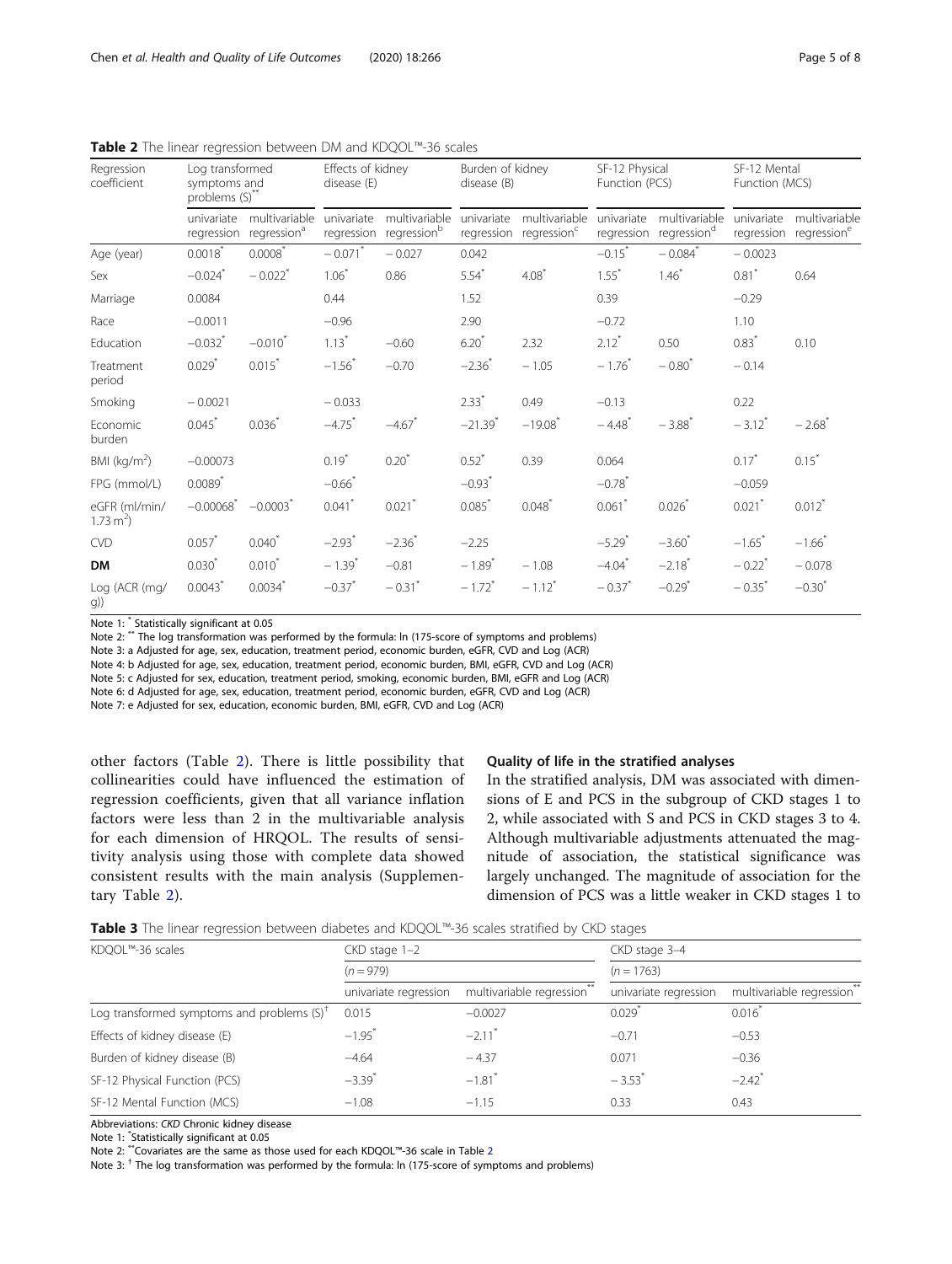2 than that in CKD stages 3 to 4 with the regression coefficients of − 1.81 and − 2.42, respectively. (Table [3\)](#page-4-0).

### **Discussion**

In this study, demographic data, clinical characteristics and HRQOL were compared between CKD patients (stages 1 to 4) with diabetes and without diabetes. Kidney injury was more severe in the diabetic group than in the non-diabetic group. HRQOL scores were significantly lower in the diabetic group in the "symptoms and problems", "effects of kidney disease" and "SF-12 physical function" dimensions. Furthermore, DM was proved to be negatively associated with HRQOL in CKD patients in this study. Through our findings, we hope that clinicians will be aware of the relationship between DM and the quality of life in CKD patients, and try to improve their quality of life by appropriate intervention in DM.

Although there was no significant difference in the "burden of kidney disease" or "SF-12 mental function" dimensions, the diabetic group had lower mean scores on all dimension scales compared with the non-diabetic group, which suggested that diabetic patients with CKD suffered a more impaired HRQOL. According to univariate linear analysis, DM was associated with the "symptoms and problems", "effects of kidney disease" and "SF-12 physical function" dimensions. When adjusted for several specific variables screened from univariate linear analysis, DM was still significantly associated with the dimensions of "symptoms and problems" and "SF-12 physical function". Our findings were consistent with those of other countries. Two studies containing thousands of CKD participants revealed that DM was associated with low HRQOL in North America  $(P < 0.05)$ [[18\]](#page-7-0). In the study conducted in North America in 2016, the differences in demographic and clinical characteristics between the diabetic and non-diabetic groups were similar to those of our study. However, unlike our study, the North American study revealed that the HRQOL scores of all dimensions were significantly different between the diabetic patients and the non-diabetic patients who were recruited from 3837 participants with CKD in stage 2 to 4 [\[18](#page-7-0), [19\]](#page-7-0). This may be explained by the differences in the inclusion criteria, the national insurance policy and the humanistic values between the two studies. A study of 537 CKD participants in another country in Asia (Japan) found that HRQOL was impaired by the presence of DM, despite using a different HRQOL instrument [[20\]](#page-7-0). In addition to assessing the current HRQOL of CKD patients, the "SF-12 physical function" dimension was also a factor associated with the survival rate and length of hospital stay. A previous study found that each 5-point increase in "SF-12 physical function" scores was related to a 10% increase in survival and 6% fewer hospital stay days [[21](#page-7-0)]. Therefore, it can be speculated that the diabetic group may have lower survival rates and longer hospital stays than the non-diabetic group.

In the stratified analysis, we found that DM was negatively associated with the scores of HRQOL in both subgroups, but the dimensions and magnitude of correlation were different. In the stage of poor renal function and more complications (stages 3 to 4), the correlation between DM and the quality of life was strengthened in 2 dimensions of "symptoms and problems" and "SF-12 physical Function". While the correlation between DM and the quality of life was weakened in 1 dimension, "effects of kidney disease", which may be due to the enhanced negative effects of reduced eGFR and increased or aggravated complications of CKD on the quality of life. A study of 1186 CKD patients in North America also suggested that HRQOL in diabetic patients was lower than that in non-diabetic patients with CKD in stage 3 to 5 [[19\]](#page-7-0). No matter what stage of kidney disease, DM always brings a poor life experience to this group of patients. Therefore, in the whole process of chronic disease management of patients with CKD, clinicians need to pay more attention to the management of DM, so as to optimize the long-term HRQOL. Especially when eGFR drops significantly, we should not neglect the management of DM.

DM and CKD are both global and public health problems [[22\]](#page-7-0). It was estimated that there were 451 million diabetic patients worldwide in 2017 [\[23](#page-7-0)]. In China, there were no accurate data on the duration of DKD occurrence in diabetic patients, but it was known that Asians were more susceptible to DKD than Caucasians [[24\]](#page-7-0). CKD and DM interact with each other, leading to deterioration of the kidney and other organs, such as the retina and the cardiovascular and nervous systems. Seventy-five percent of patients with DM die of CVD [[25\]](#page-7-0). In addition, there is a high incidence of some tumors in these patients [\[26\]](#page-7-0). Activation of inflammatory mediators, inhibition of antioxidant defense mechanisms and insulin resistance were linked to the deterioration of kidney disease in patients with diabetes. Additionally, a previous study revealed that patients with CKD and DM suffer more complications and reduced uremia and volume load tolerance [\[8](#page-6-0)]. As a result, these patients had to bear more daily life restrictions and limited social activities, and they received dialysis earlier than non-diabetic patients. For these reasons, the diabetic patients with CKD have more negative factors impacting on their HRQOL [\[27](#page-7-0)]. Identifying and intervening early in DM will contribute to improving the HRQOL of these patients, despite the progressive deterioration of kidney function and complications in other organs.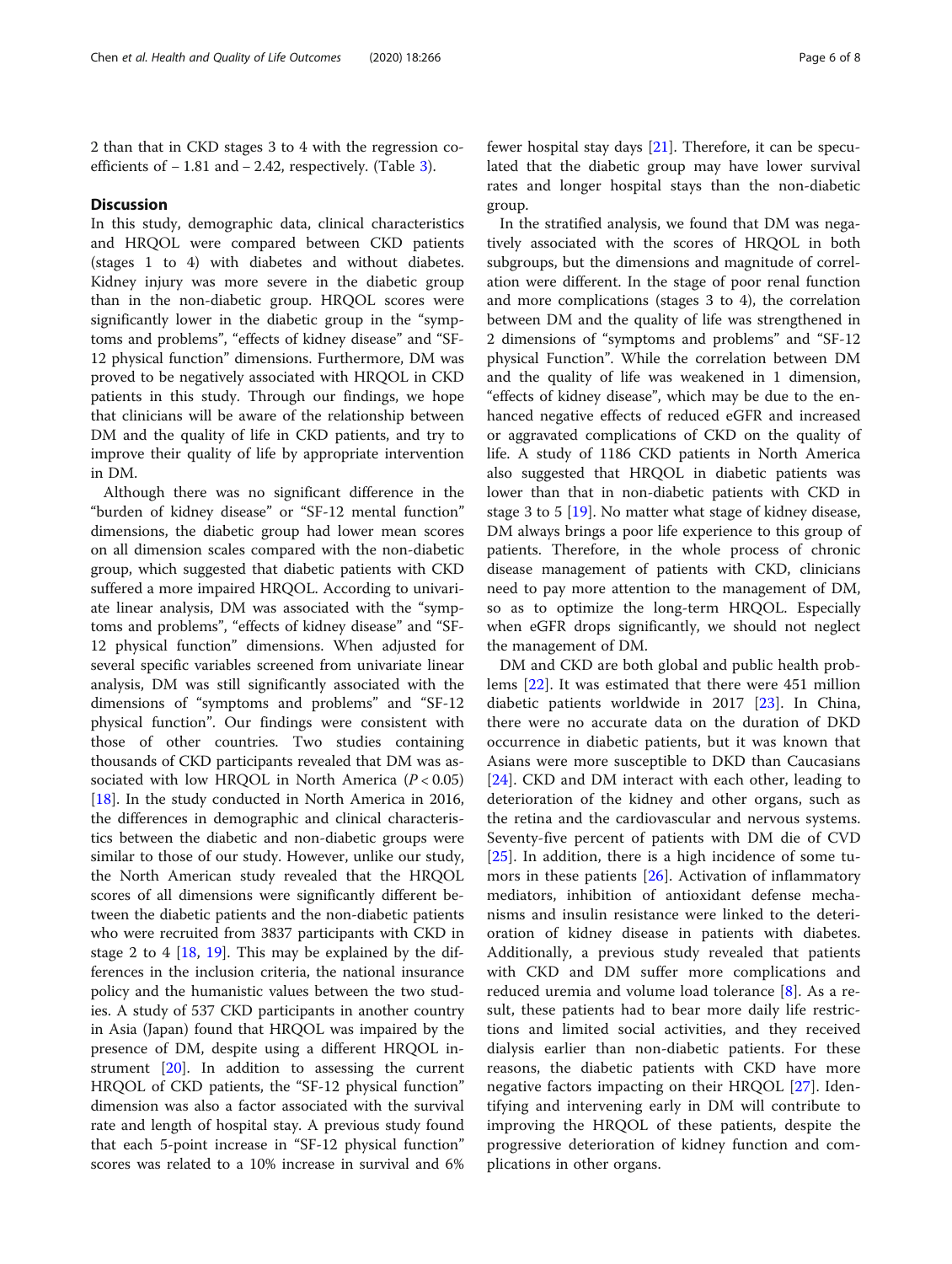### <span id="page-6-0"></span>Limitations

Some limitations of the study should be considered. First, when interpreting the results for HRQOL, the personal assessments of health condition are strongly subjective and affected by non-healthy factors, such as cultural aspects and environmental changes. Second, a patient's knowledge of their diagnosis may affect the perception of health in asymptomatic statements. Third, those excluded from the analysis due to missing values of FPG and scores of HRQOL had difference in some demographic and clinical characteristics, which may introduce selection bias to the study. Fourth, the small sample size in the stratified analysis may affect the results. Fifth, our study had a cross-sectional design. Therefore, the direction of the causal relationship cannot be established.

### Conclusion

In conclusion, diabetic patients had lower levels of HRQOL than non-diabetic patients among the Chinese CKD population. DM was an independent and negative factor affecting HRQOL in patients with CKD stages 1 to 4. Clinicians should identify DM early in patients with CKD, especially in those whose renal impairment is not attributable to diabetic nephropathy. In addition to controlling CKD and its complications, clinicians should also pay attention to the monitoring and treatment of diabetes in these patients. Developing health care programs for diabetic patients in the early stages of CKD may help patients to lead an active lifestyle and have a relatively high HRQOL in the future.

### Supplementary information

Supplementary information accompanies this paper at [https://doi.org/10.](https://doi.org/10.1186/s12955-020-01519-5) [1186/s12955-020-01519-5](https://doi.org/10.1186/s12955-020-01519-5).

Additional file 1: Table S1. Characteristics of the included and excluded population.

Additional file 2: Table S2. The complete case analysis of linear regression between DM and KDQOLTM-36 scales.

#### Abbreviations

ACR: Albumin/creatinine ratio; B: Burden of kidney disease; BUN: Blood urea nitrogen; C-STRIDE: Chinese Cohort Study of Chronic Kidney Disease; CKD: Chronic kidney disease; CVD: Cardiovascular disease; DKD: Diabetic kidney disease; DM: Diabetes mellitus; E: Effects of kidney disease; eGFR: Estimated glomerular filtration rate; FPG: Fasting plasma glucose; HRQOL: Health-related quality of life; JADE: Joint Asia Diabetes Evaluation; KDQOL™-36: Kidney Disease Quality of Life; MCS: SF-12 mental function; PCR: Protein creatinine ratio; PCS: SF-12 physical function; S: Symptoms and problems; SCr: Serum creatinine

#### Acknowledgements

The authors would like to thank all the patients who participated in the C-STRIDE group and every member of the group for their close cooperation.

#### Authors' contributions

Conception or design of the work: Zuying Xiong, Luxia Zhang, Ming-Hui Zhao; Data collection: Li Chen, Wei Liang, Yan He, Yumei Liao; Data analysis and interpretation: Li Chen, Jinwei Wang, Wei Liang; Drafting of the manuscript: Li Chen, Jinwei Wang, Xiaoyan Huang; Statistical analysis: Jinwei Wang, Li Chen, Yan He; Critical revision of the manuscript for important content: Fang Wang, Luxia Zhang, Ming-Hui Zhao; Person in charge of study: Zuying Xiong. All authors read and approved the final manuscript.

#### Funding

This study was supported by the grants from National Key Research and Development Program (No. 2016YFC1305405 and 2011BAI10B01), and SZSM201812097.

#### Availability of data and materials

All data generated or analyzed during this study are included in this published article.

#### Ethics approval and consent to participate

The study was approved by the Ethics Committee of Peking University First Hospital. This article does not contain any studies with animals performed by any of the authors. Informed consent was obtained from all individual participants included in the study.

#### Consent for publication

Not applicable.

#### Competing interests

The authors declare that they have no competing interest.

#### Author details

<sup>1</sup> Renal Division, Peking University Shenzhen Hospital, Shenzhen, China <sup>2</sup> Renal Division, Department of Medicine, Peking University First Hospital Beijing, China. <sup>3</sup>Institute of Nephrology, Peking University, Beijing, China. <sup>4</sup>Key Laboratory of Renal Disease, Ministry of Health of China, Peking University, Beijing, China. <sup>5</sup>Key Laboratory of Chronic Kidney Disease Prevention and Treatment, Peking University, Beijing, China. <sup>6</sup>Center for Data Science in Health and Medicine, Peking University, Beijing, China.

### Received: 21 February 2020 Accepted: 29 July 2020 Published online: 03 August 2020

#### References

- 1. Ene-Iordache B, Perico N, Bikbov B, Carminati S, Remuzzi A, Perna A, Islam N, Bravo RF, Aleckovic-Halilovic M, Zou H. Chronic kidney disease and cardiovascular risk in six regions of the world (ISN-KDDC): a cross-sectional study. Lancet Global Health. 2016;4:e307–19.
- 2. Mills KT, Xu Y, Zhang W, Bundy JD, Chen CS, Kelly TN, Chen J, He J. A systematic analysis of worldwide population-based data on the global burden of chronic kidney disease in 2010. Kidney Int. 2015;88:950–7.
- 3. KDOQI. Clinical practice guideline and clinical practice recommendations for anemia in chronic kidney disease: 2007 update of hemoglobin target. Am J Kidney Dis. 2007;50:471–530.
- 4. National KF. K/DOQI clinical practice guidelines for chronic kidney disease: evaluation, classification, and stratification. Am J Kidney Dis. 2002;39:S1–266.
- 5. Zhang L, Wang F, Wang L, Wang W, Liu B, Liu J, Chen M, He Q, Liao Y, Yu X, Chen N, Zhang J, Hu Z, Liu F, Hong D, Ma L, Liu H, Zhou X, Chen J, Pan L, Chen W, Wang W, Li X, Wang H. Prevalence of chronic kidney disease in China: a cross-sectional survey. Lancet. 2012;379:815–22.
- 6. Zhang L, Long J, Jiang W, Shi Y, He X, Zhou Z, Li Y, Yeung RO, Wang J, Matsushita K. Trends in chronic kidney Disease in China. N Engl J Med. 2016;375:905–6.
- 7. Yeung RO, Zhang Y, Luk A, Yang W, Sobrepena L, Yoon KH, Aravind SR, Sheu W, Nguyen TK, Ozaki R. Metabolic profiles and treatment gaps in young-onset type 2 diabetes in Asia (the JADE programme): a crosssectional study of a prospective cohort. Lancet Diabetes Endocrinol. 2014;2: 935–43.
- 8. Zhang JJ, Yang L, Huang JW, Liu YJ, Wang JW, Zhang LX, Zhao MH, Liu ZS. Characteristics and comparison between diabetes mellitus and nondiabetes mellitus among chronic kidney disease patients: a cross-sectional study of the Chinese cohort study of chronic kidney Disease (C-STRIDE). Oncotarget. 2017;8:106324–32.
- 9. Gao B, Zhang L, Wang H, Zhao M. Chinese cohort study of chronic kidney disease: design and methods. Chin Med J. 2014;127:2180–5.